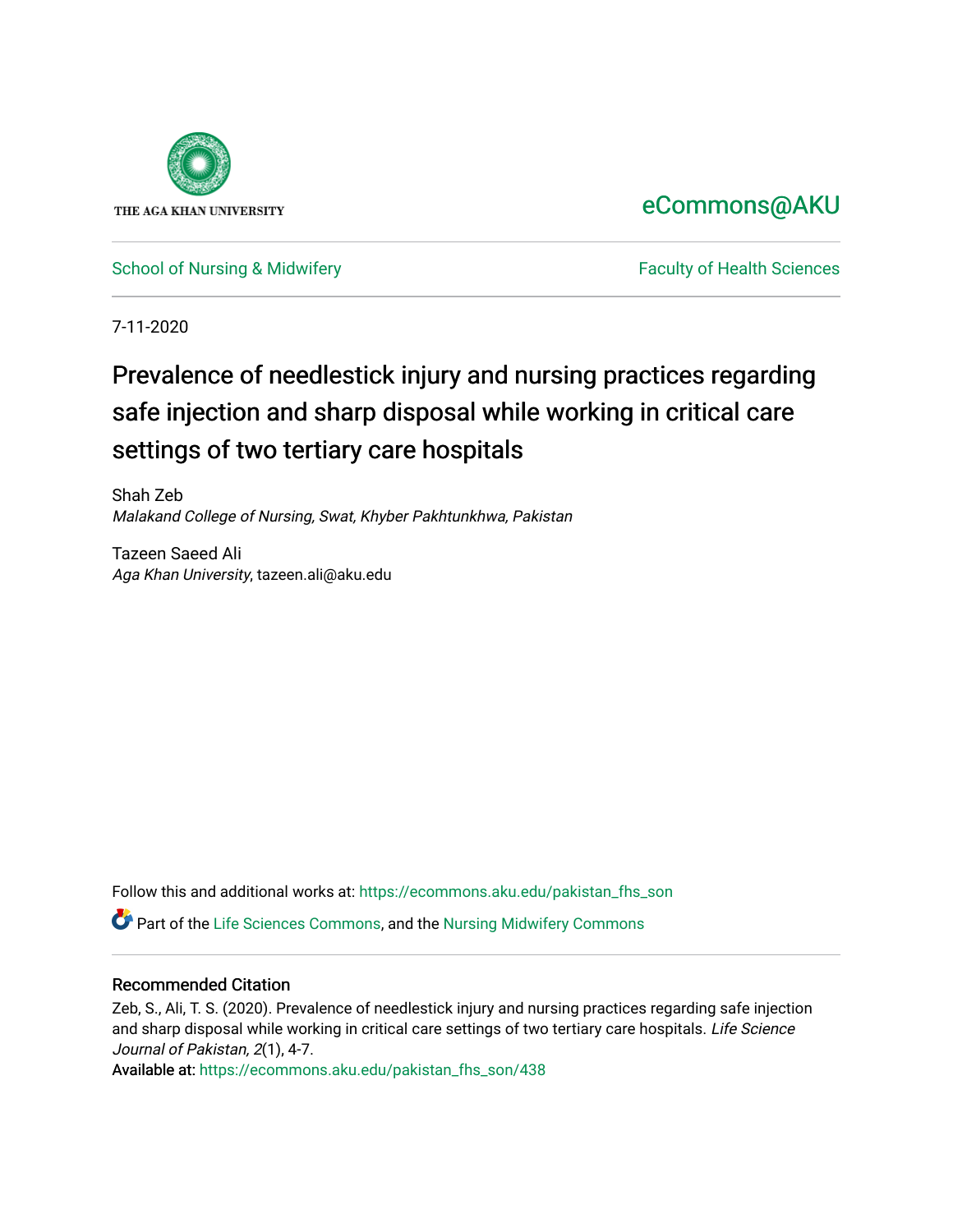# ORIGINAL RESEARCH



# **Prevalence of needlestick injury and nursing practices regarding safe injection and sharp disposal while working in critical care settings of two tertiary care hospitals**  \*Shah Zeb<sup>1</sup> , Tazeen Saeed Ali<sup>2</sup>

<sup>1</sup>Malakand College of Nursing, Matta, Swat, Khyber Pakhtunkhwa Pakistan <sup>2</sup>School of Nursing and Midwifery, Aga Khan University **Corresponding Author** 

### **Shah Zeb**

**Address:** Malakand College of Nursing, Matta, Swat, Khyber Pakhtunkhwa Pakistan **Email:** [just4szeb@gmail.com](mailto:just4szeb@gmail.com)

# **ABSTRACT**

This observational cross-sectional study design (Pilot) was conducted to assess the prevalence of needle stick injury (NSI) and nursing practices regarding safe injection and sharp disposal in critical care units of two tertiary care hospitals from 1st July to 30<sup>th</sup> August 2014. Data was collected using a self-developed questionnaire about the prevalence of NSI and nurses' practices regarding safe injection and sharp disposal after a thorough literature review and then was given to the expert for review. Finally, the data was collected from the participants after verbal consent. The study result showing that about half of the nurses have no knowledge regarding the disposal of sharp and it has been found that 47.8% re-cap the needle before disposal. While 32.6% reported needle prick injury. The study concluded that inadequate knowledge among nurses about safe nursing practices and lack of using preventive measures from NSI were identified. Lack of reporting is also a factor identified in this study.

**Keywords**: Needlestick injury, disposal of used syringes, safe healthcare practice, hospital-acquired infections

#### *Life Sci J Pak* 2*020; 2(01):04-07* doi:10

(Received 20 April 2020 – Accepted 29 April 2020 – Published July 12, 2020)

Copyright © 2020 Zeb *et al*. This is an open-access article distributed under the **Creative Commons Attribution License**, which permits unrestricted use, distribution, and reproduction in any medium, provided the original work is properly cited.

# **INTRODUCTION**

Needlestick injury (NSI) means the introduction of blood/body fluids via a needle or pointed instruments such as syringes, lancets, scalpels, and broken glass into the body of healthcare professionals (HCPs) (1). NSI can be avoided by practicing the guidelines of universal precautions (2,3). There is a need to estimate the prevalence of NSIs and practice of nurses regarding sharp disposal because it has been found that more than 50% pathogens transmission was reported, in which Human Immunodeficiency Virus/Acquired Immune Deficiency Syndrome (HIV/AIDS), Hepatitis B, and Hepatitis C have increased risk (2). A study was carried out for assessing the factors associated with the NSI in which they identified the overcrowding of patients in the ward, increased work burden, non-compliance with Standard Precautions (SPs), and non-cooperative patients are the main factors responsible for NSI (4). Therefore, this study aims to assess the prevalence of NSI and nursing practices regarding safe injection and sharp disposal working in critical care of two tertiary care hospitals. The practices used to prevent the spread

or inhibit the micro-organism in the health care setting are known as infection control measures. The rate of Hospital Acquired Infections (HAIs) cascades up to 40%. Lacking in the infection control measures among HCPs can become the reason for increased chances of infections, the overall cost of the treatment as well as hospital stay (5-7). Conversely, lengthy hospitalization can also become the risk for patients to develop adverse effects including HAIs. Timely discharges play an important role in preventing HAIs and NSI etc (6, 8).

and consuming time which could be one of the barriers<br>leading to non-compliance with SPs (10). Centre of Disease Control and Prevention (CDC) notified that the HAIs can be controlled if SPs are carried out which include hand hygiene, use of Personal Protective Equipment (PPE), proper use of sharps and its disposal, patient placement in wards, patient's environment including linen and waste management (9). HCPs expressed that the use of PPE often creates hindrance while performing nursing skills. They feel burden by wearing masks, gowns, and gloves, etc while offering care to patients. Besides, the use of PPE such as donning and doffing is a lengthy procedure leading to non-compliance with SPs (10).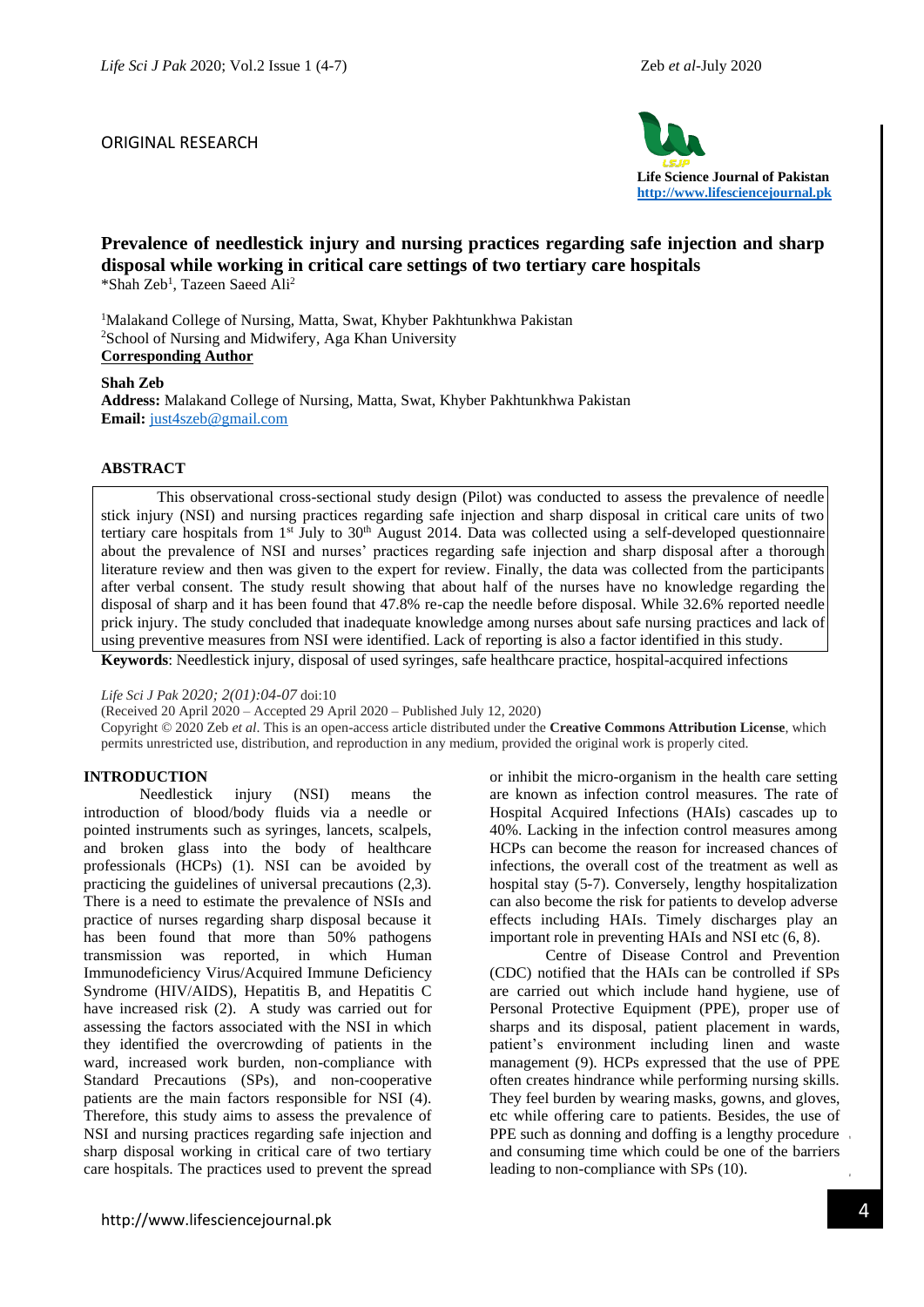#### **METHODOLOGY**

In this observational cross-sectional study, the data collected from the nurses working in the Intensive Care Unit (ICU) and Emergency Department (ED) of two tertiary care hospitals of Karachi Pakistan between 1<sup>st</sup> July and 30<sup>th</sup> August 2014. The inclusion criteria comprise of nurses currently on the job while the nurses on leave were excluded from the study. Data was collected by the self-developed questionnaire including the variables; exposure to NSI, NSI due to poor disposal of the needle, nonreporting of NSI, availability of sharp boxes, working days incidents, assistance in the disposal of sharp, needle recapping, needle removing with a gloved hand or forceps, labeling of the sharp box before disposal, vaccination of HCPs and treatment of HCPs in case of NSI. The questionnaire was developed after a thorough literature review and then was given to the expert for review. The data was collected from the participants by the primary investigator itself after taking verbal consent and ensuring confidentiality.

# **DATA ANALYSIS**

The data were entered twice to minimize the risk of error and the frequencies were calculated. And the analysis was done using the software Statistical Package for Social Sciences (SPSS) version 20. Descriptive statistics (frequencies and percentages) were calculated to identify the prevalence of NSI.

### **RESULTS**

A total of 100 Registered nurses were taken for the study and were assessed for calculating the prevalence, and risk of NSIs among nurses working in

critical care units of two different hospitals which indicates that 33 (33%) participants exposed to NSI in previous 12 months. When the participants were asked about the cause of recent NSI, 17 (17%) participants had NSI due to poor disposal of sharp while 35 (35%) had NSI due to individual carelessness or accidentally. In this study, 35 (35%) participants did not report any NSI while only 28 (28%) participants fill the incident report. The participants were asked about the availability of the sharp box at the time of NSI, 35 (35%) participants denied the availability of sharp box. When the participants were asked about the day by which they exposed to NSI 52 (52%) replied that they were exposed to NSI on working days. When the participants were asked about the procedure of incident report for the nature of NSI, half of the participants (52%) replied that the incident should be reported if the NSI occurs with both used and unused needle. It also shows that 89 (89%) participants are those who are assisted by someone else in the removal or disposal of needles. 48 (48%) participants recap the needles after administering the drugs. Only 17 (17%) are the participants who separate the needle from the syringe with the help of Forceps while 37 (37%) and 31 (31%) participants do it with Gloves hand and bare hands but with caution, respectively. While only 15 (15%) participants never separate the needle from the syringe. Only 19 (19%) participants stated that the sharp box should be properly labeled before disposal. More than half (56%) of the participants are fully vaccinated against Hepatitis B. When the participants were asked about the training for the prevention and treatment of NSI, 52 (52%) replied that they never attend any training.

**Table I: Showing the prevalence and risk of Needle Stick Injury (N = 100)**

| <b>Nurses exposure to NSI</b>                                                            | $\mathbf n$ | $\frac{0}{0}$ |
|------------------------------------------------------------------------------------------|-------------|---------------|
| Nurses who have exposure of NSI in last 12 months                                        | 33          | 33            |
| Recent incident of NSI happen due to poor disposal of needle                             | 17          | 17            |
| Recent incident of NSI happen due to individual carelessness/accident                    | 35          | 35            |
| In case of needle stick injury, report to infection control                              | 15          | 15            |
| No reporting in case of NSI                                                              | 35          | 35            |
| At the time of the incident, sharp box was available in ward                             | 52          | 52            |
| The exposure of NSI was between Monday-Friday                                            | 52          | 52            |
| Both used and unused needle stick injury should be the option of an incident report      | 52          | 52            |
| Nurses practices regarding safe injections and sharp disposal                            |             |               |
| Nurses who assisted in the disposal or removal of the needle                             | 89          | 89            |
| Nurses who recap the needle after administering the injection                            | 48          | 48            |
| Nurses who separate the needle from syringe with the help of forceps                     | 17          | 17            |
| Nurses who separate the needle from syringe with the help of gloved hands                | 37          | 37            |
| Nurses who never separate needle from the syringe                                        | 15          | 15            |
| Nurses who separate the needle from syringe with the help of bare hands but with caution | 31          | 31            |
| Before disposing of the sharp box, make sure that it is properly labeled                 | 19          | 19            |
| Vaccination and training of nurses regarding the prevention and treatment of NSI         |             |               |
| Nurses fully vaccinated against Hepatitis B                                              | 56          | 56            |
| Nurses did not receive training in the prevention or treatment of NSI                    | 52          | 52            |

 $\frac{1}{2}$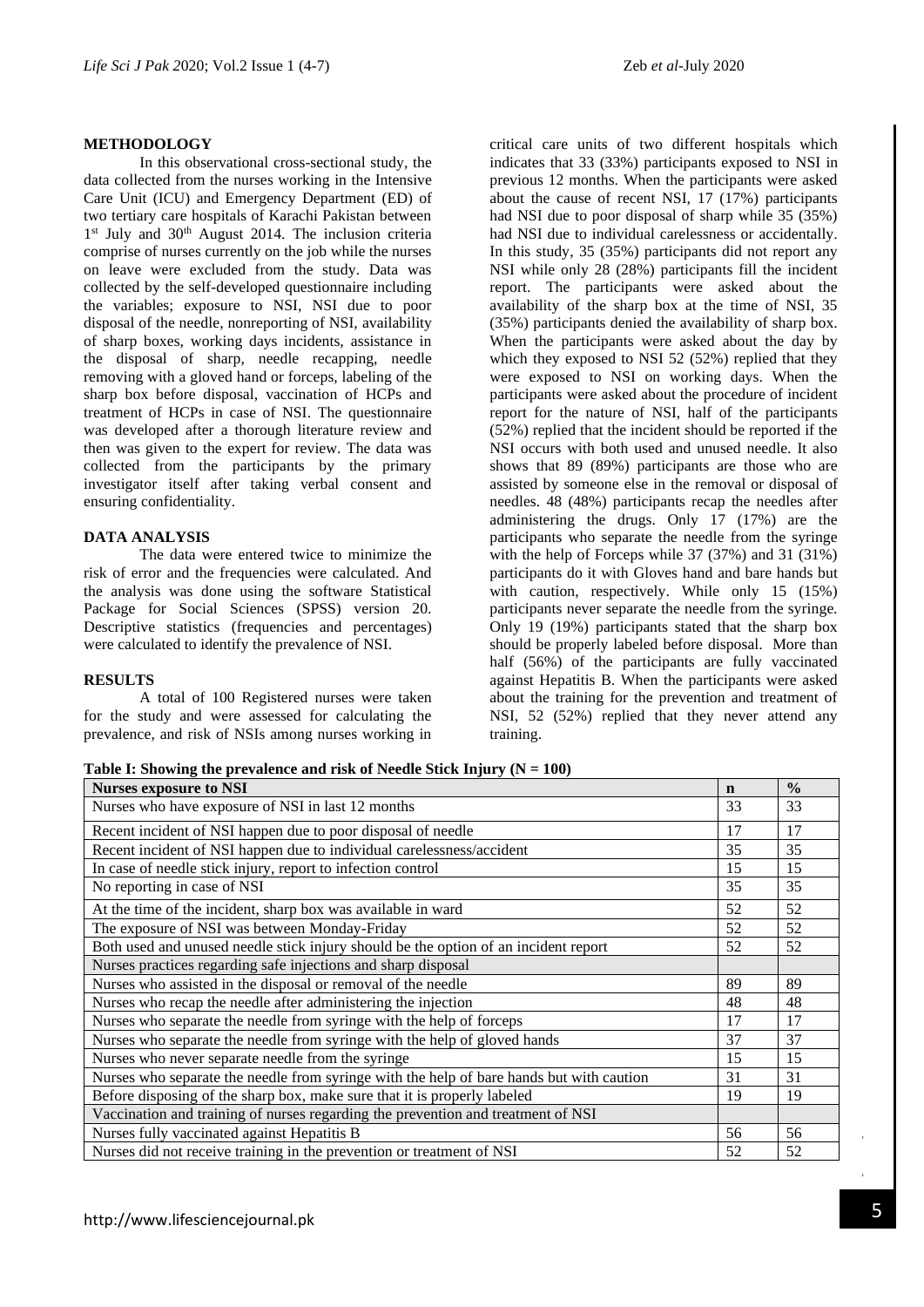#### **DISCUSSION**

The current study showed that the injury is more often on weekdays and lack of training was recognized as the strongest risk factor for the malpractices of nurses for safe injection and sharp disposal. While the published study reported that risk factors integrated long working hours, aspects related to working habits (i.e. recapping, not using gloves) (11). The current study suggests that NSIs could be significantly reduced by sufficient training on NSIs and following the guidelines of SPs as shown in the study that lack of training is associated with NSI (8). The current study shows that non-reporting of NSI is also crucial for HCPs as it can lead to increased NSI, therefore there is a need to report these cases to the related authorities so that they can facilitate and make appropriate counseling, prophylaxis or early treatment (12). One of the reasons for NSI was found in the current study that is the unavailability of sharp disposal boxes, therefore, for protecting the HCPs from NSI, the management of each organization needs to provide sharps disposal boxes and valuable safety programs. One of the major problems associated with the management of NSI identified as a lack of hard evidence relating to the actual numbers of incidents in an organization which is due to the under-reporting of exposure incidents (13, 14). The current study has multiple strengths such as the data was collected from the critical care units only because of their busy duty hours and HCPs often forget to take preventive measures for NSI, which put them in the risky situation for HAIs, as these critical areas are capturing the patients who are highly infective as well as vulnerable. Moreover, a universal sampling strategy gives strength to the study that it can be generalizable to the other settings of Karachi. Furthermore, the data was collected from registered nurses and doctors who are mostly involved in direct patient care. On the contrary, some factors were identified as a limitation of the study, such as the self-reported questionnaire was used for data collection which could be response bias. As the possibility for the participants to answer in an appropriate/correct way.

#### **Conclusion**

To conclude this study shows inadequate practices among nurses about safe injection and sharp disposal including recapping of used needles, not using protective gloves, unawareness about the proper disposal of the sharp box, and lacking safetyengineered products. Therefore, each organization needs to work on these highlighted factors to reduce the incidence of NSI and provide a safe environment for the HCPs as well as their patients.

#### **REFERENCES**

1. Goel, V., Kumar, D., Lingaiah, R., & Singh, S. (2017). Occurrence of needlestick and injuries among health-care workers of a tertiary care

http://www.lifesciencejournal.pk

teaching hospital in North India. Journal of Laboratory Physicians*.* 9(1), 20.

- 2. Matfin, G., Van, Brunt. K., Zimmermann, AG., Threlkeld, R., Ignaut, DA. (2015). Safe and effective use of the once weekly dulaglutide single-dose pen in injection-naïve patients with type 2 diabetes. Journal of Diabetes Science & Technology. 9(5), 1071-1079.
- 3. MP, S.K., (2016). Knowledge, Attitude and practices regarding needlestick injuries among dental students. Asian Journal of Pharmaceutical & Clinical Research. 9(4), 312-315.
- 4. Motaarefi, H., Mahmoudi, H., Mohammadi, E., Hasanpour-Dehkordi, A. (2016). Factors associated with needlestick injuries in health care occupations: a systematic review. Journal of Clinical & Diagnostic Research. 10(8), IE01.
- 5. Wolkewitz, M., Zortel, M., Palomar-Martinez, M., Alvarez-Lerma, F., Olaechea-Astigarraga, P., & Schumacher, M. (2017). Landmark prediction of nosocomial infection risk to disentangle short-and long-stay patients. Journal of Hospital Infection. 96(1), 81-84.
- 6. Blumberg, T. J., Woelber, E., Bellabarba, C., Bransford, R., & Spina, N. (2018). Predictors of increased cost and length of stay in the treatment of postoperative spine surgical site infection. The Spine Journal. 18(2), 300-306.
- 7. Organization, W. H., (2011). Towards universal access to diagnosis and treatment of multidrugresistant and extensively drug-resistant tuberculosis by 2015: WHO progress report 2011.
- 8. Ferreira, E., Pina, E., Sousa-Uva, M., & Sousa-Uva, A. (2017). Risk factors for health care– associated infections: From better knowledge to better prevention. American Journal of Infection Control. 45(10), e103-e107.
- 9. Hessels, A. J., Genovese-Schek, V., Agarwal, M., Wurmser, T., & Larson, E. L. (2016). Relationship between patient safety climate and adherence to standard precautions. American Journal of Infection Control. 44(10), 1128-1132.
- 10. Hedayati, H., Marjadi, B., & Askarian, M. (2014). Barriers to standard precautions adherence in a dental school in Iran: a qualitative study. American Journal of Infection Control. 42(7), 750-754.
- 11. Aslam, M., Taj, T., Ali, A., Mirza, W., Ali, H., Dar, MI., & Badar. N. (2010). Needle stick injuries among health care workers of public sector tertiary care hospitals of Karachi. Journal of College of Physicians and Surgeons Pakistan. 20(3),150.
- 12. Ahmed El Awady, B., (2018). Needle stick injuries: risk factors among tertiary care hospital workers in Egypt. QJM. International Journal of Medicine, 111(suppl\_1). hcy200-121.
- 13. Kebede, A., Gerensea, H. (2018). Prevalence of needle stick injury and its associated factors among nurses working in public hospitals of Dessie town,

 $\frac{1}{2}$